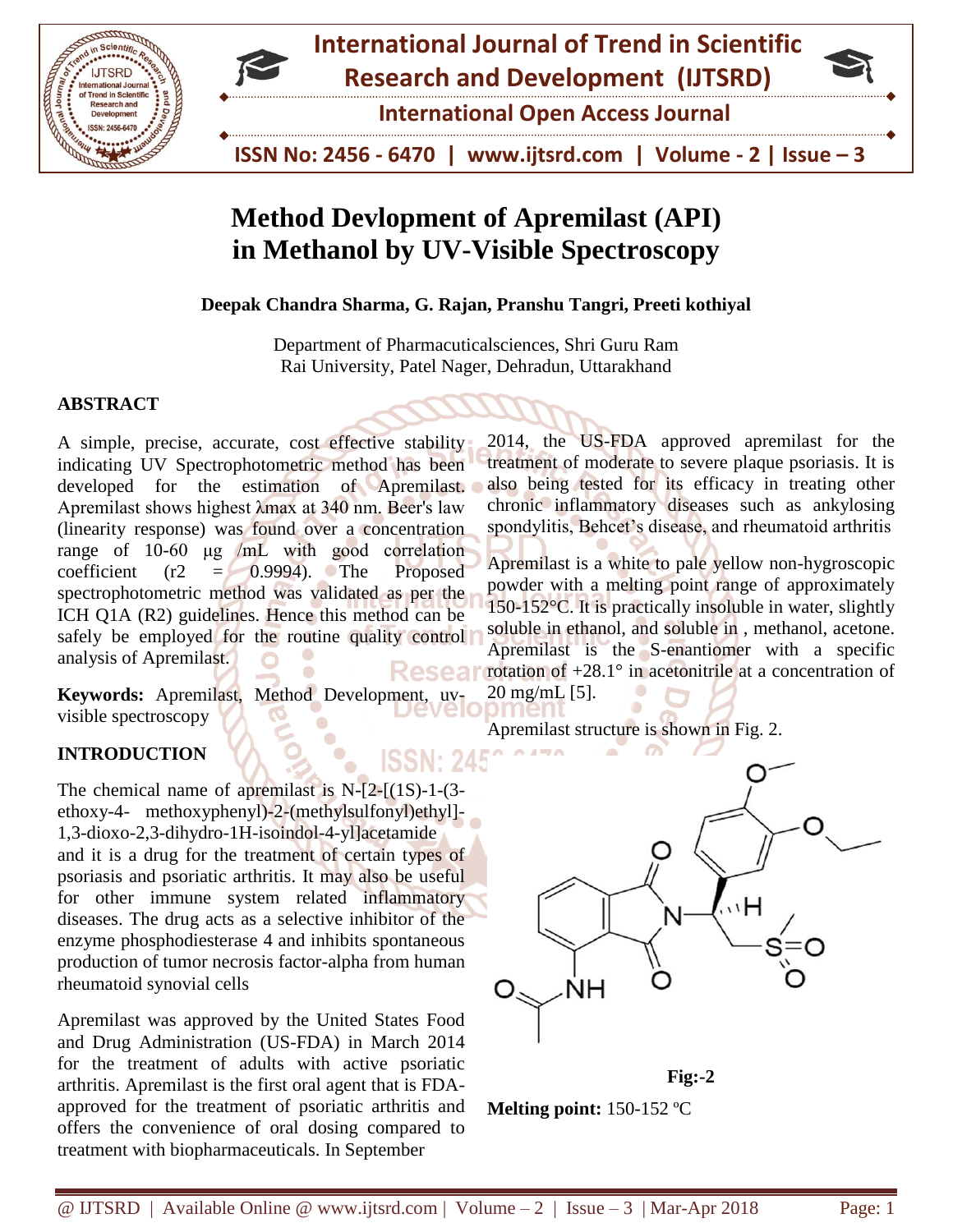### **MATERIALS AND METHODS**

#### **Materials:**

Apremilast pure drug was procured as gift sample by Mankind Research Centre,Gurgaon Haryana, India. Methanol was procured from the CDH Delhi.

#### **Selection of solvent:**

Copious trails were done to find out the right solvent system for dissolving the drug. The solvents like acetonitrile, methanol, Ethanol, Chloroform, distilled water, different phosphate buffer of different pH and dimethyl sulfoxide [DMSO] were tried depending on the solubility of the Apremilast. Apremilast is soluble in organic solvents such as acetonitrile,Methanol,Ethanol and DMSO. Insoluble in distilled water and phosphate buffer of different pH . Based on the solubility Methanol was selected all the way through the experiment.

#### **Selection of detection wavelength:-**

To determine the optimum λmax, Apremilast 10 µg /mL of working standard solution was prepared and scanned in UV wavelength range of 200 - 400 nm utilizing as a blank. It was observed methanol that the drug showed maximum absorbance at 340nm which was chosen as the detection wavelength for the estimation of Apremilast. Devel

#### **Preparation of stock and working standard solution:**

Apremilast 10 μg/ mL standard stock solution was done by transferring precisely weighed 10 mg of standard Apremilast to 10 ml volumetric flask and dissolved in methanol. The volume was filled up to the mark with methanol. From this solution 1 ml was precisely transferred into 100 ml volumetric flask and volume was made up to the mark with methanol. Working standard solutions of Apremilast was prepared by suitable dilution of the stock solution (10 μg/mL) with the methanol.

#### **Preparation of Calibration curve:**

A calibration curve was plotted over a concentration range of 10-60 μg/mL for Apremilast. Precisely measured standard solution of Apremilast (1,2, 3, 4, 5, and 6 mL) was shifted to a series of 10 ml volumetric flasks and the volume was filled up to 10 mL with methanol. Calibration curve was done by plotting Apremilast concentration on X-axis and their respective absorbance's on Y-axis. Calibration data is shown in Table 1. The optical characteristics are reported in Table 3. Figure 2 shows the overlain spectrum of Apremilast. The calibration curve is exhibit in Figure 3.